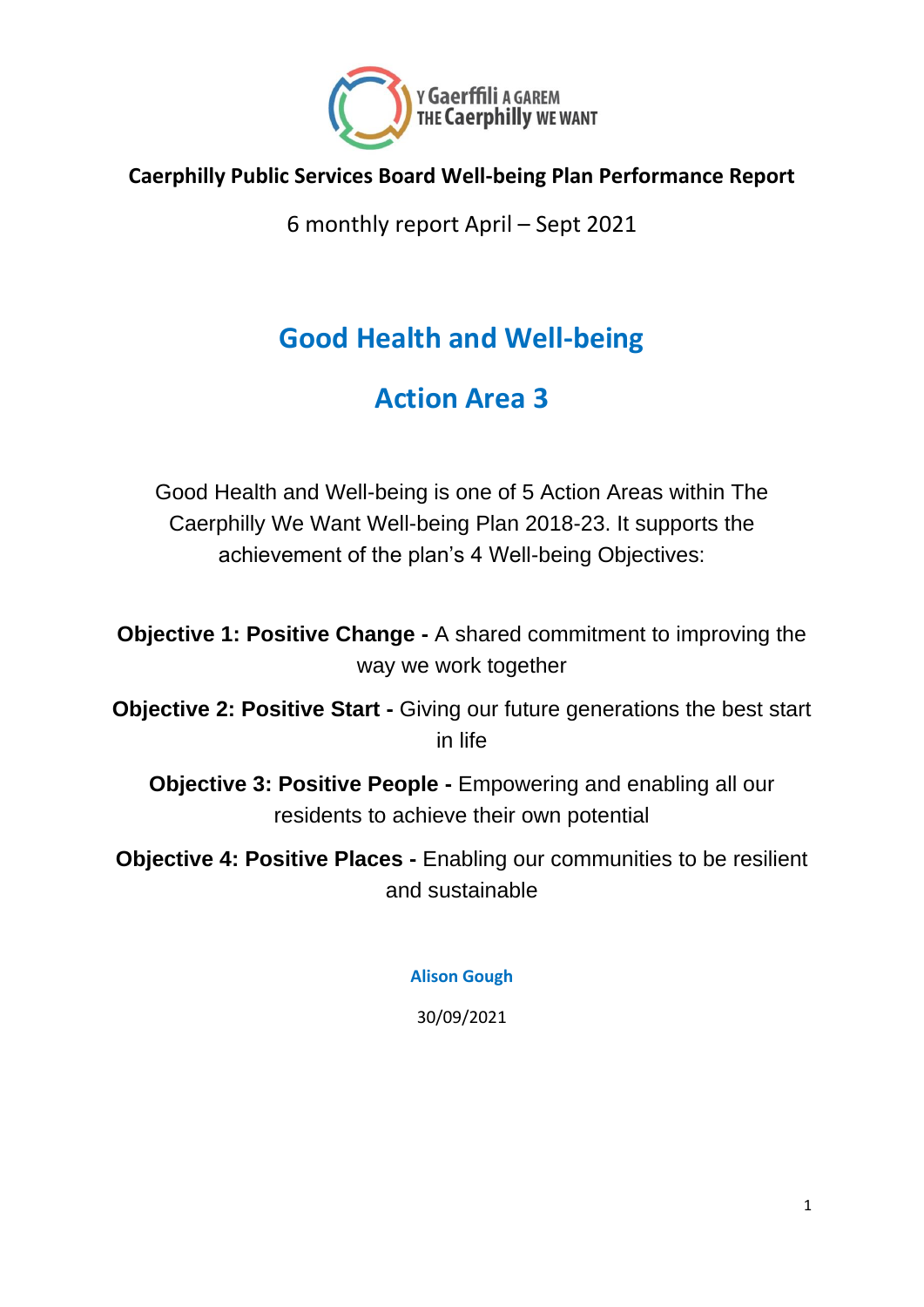

# **Performance Levels**

| <b>Outcome</b>                                                                                                                                                                                                                                                                                                                                                                                                                                                                                                      | Is there a risk this will not<br>be achieved |
|---------------------------------------------------------------------------------------------------------------------------------------------------------------------------------------------------------------------------------------------------------------------------------------------------------------------------------------------------------------------------------------------------------------------------------------------------------------------------------------------------------------------|----------------------------------------------|
| AA.3.1 Outcome 1 - Working with public health on promoting<br>good health such as smoking cessation.<br>Smoking prevalence reduced to 16% by 2020.                                                                                                                                                                                                                                                                                                                                                                  | No                                           |
| AA.3.1 Outcome 2 - Working with public health to achieve<br>uptake in childhood vaccinations flu vaccinations and Covid -19<br>vaccinations<br>There should be a 95% uptake in childhood vaccinations, an<br>uptake in flu immunisations as follows - 75% in 65-year-olds<br>and over and 55% in at risk groups aged 6 months to 64 years.                                                                                                                                                                          |                                              |
| See below for Caerphilly area Covid 19 vaccinations update.                                                                                                                                                                                                                                                                                                                                                                                                                                                         |                                              |
| AA.3.1 Outcome 3 - Achieve targets in national screening<br>programmes.<br>There should be an uptake in the following areas for national<br>screening: 60% uptake for bowel; 70% uptake for breast; 80%<br>for cervical.                                                                                                                                                                                                                                                                                            |                                              |
| AA3.1 Outcome 4 – Working with partner agencies to promote<br>good mental health and awareness of available services such as<br>counselling with Caerphilly Mind, Hospital Discharge Service<br>with Age Cymru Gwent, MELO website and the Green Nature<br>Prescribing Initiative. Working with GP's to ensure working<br>knowledge of the Green Nature Prescribing initiative. Promote<br>MELO website and resources. Promote resources and access to<br>Caerphilly MIND and Age Cymru Gwent.                      |                                              |
| AA3.2 Outcome 1 – Ensure relevant information sharing and<br>access to up-to-date resources such as Care First and MELO<br>Connect 5 training. Caerphilly Council staff will have access to an<br>Employee Volunteering Scheme. Roll out MELO Connect 5<br>training to staff and evaluate uptake. Work with<br>communications teams to distribute documents and resources<br>related to well-being. The Employee Volunteering Scheme is<br>linked to staff well-being and provides benefits to partner<br>agencies. |                                              |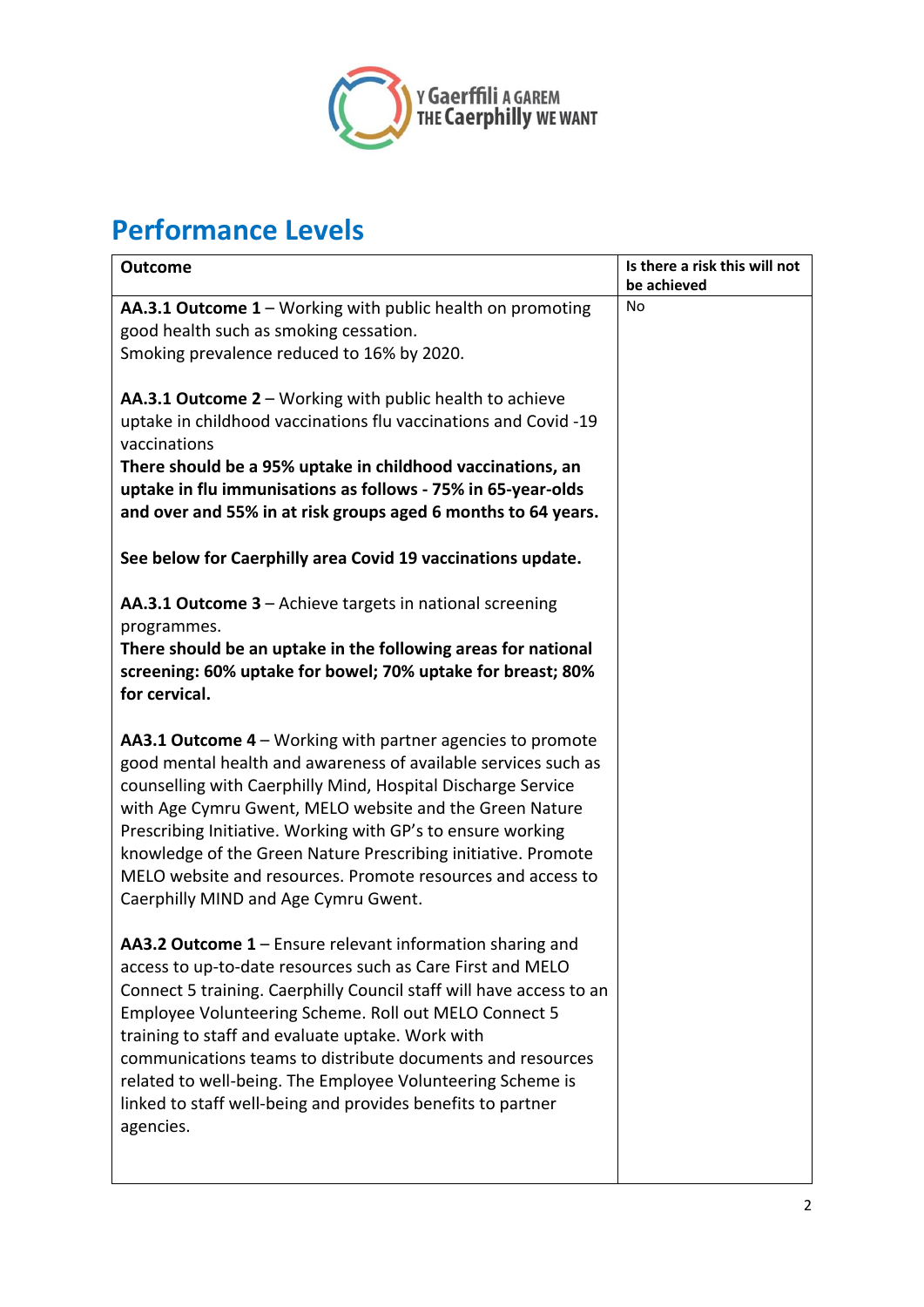

| <b>AA3.3 Outcome 1</b> – Improved delivery of preventative and<br>effective services in each geographical area. Improved<br>awareness and access to services provided locally. Ensure<br>strategic priorities between the NCN, IWN and PSB are linked<br>and are working together. |  |
|------------------------------------------------------------------------------------------------------------------------------------------------------------------------------------------------------------------------------------------------------------------------------------|--|
| AA3.4 Outcome 1 - More communities and residents engaged<br>and involved in place-based discussions and decisions regarding<br>health and wellbeing.<br>Feedback from community groups and uptake in services for<br>health and well-being groups in local areas.                  |  |

### **EVIDENCE**

### **(See Appendix below)**

## **Key Tasks**

| <b>Ref</b> | <b>Task</b>                        | <b>Progress</b>                               |
|------------|------------------------------------|-----------------------------------------------|
| AA         | Promote and encourage people to    | See statistics above regarding smoking        |
| 3.1        | avail of smoking cessation support | cessation. Screening Division state that      |
|            | and details of how this can be     | annual reports have been delayed due to the   |
|            | accessed. Promote and encourage    | Covid response. See above for most recent     |
|            | people to avail of screening       | uptake data for Caerphilly area. V for        |
|            | services with details of how these | Vaccination training is continuing and has    |
|            | can be accessed. Promote positive  | been well received. Vaccination uptake and    |
|            | messages about vaccinations and    | number of residents receiving their           |
|            | encourage reading from reputable   | vaccination is very positive. See current     |
|            | resources.                         | figures for vaccinations in Caerphilly above. |
| AA         | <b>INVEST IN THE WELL-BEING OF</b> | In Q1 Caerphilly Mind commissioned to         |
| 3.2        | <b>STAFF</b>                       | deliver 24 modules Projected target is to     |
|            | Ensure that Connect 5 training is  | commission Caerphilly Mind to deliver 108     |
|            | rolled out to staff and monitor    | modules in Q 2-4 focus will be on delivering  |
|            | uptake and feedback.               | to health and social care staff) Total 132    |
|            | Ensure up to date resources shared | modules for the year projected to take place  |
|            | on Care First and alternative      | at a minimum. All health and well-being       |
|            | internal communications            | resources are shared on Care First and        |
|            |                                    | internal communications to support            |
|            |                                    | employees. A CCBC Corporate Volunteering      |
|            |                                    | policy is being developed which is intended   |
|            |                                    | to enable staff to avail of opportunities and |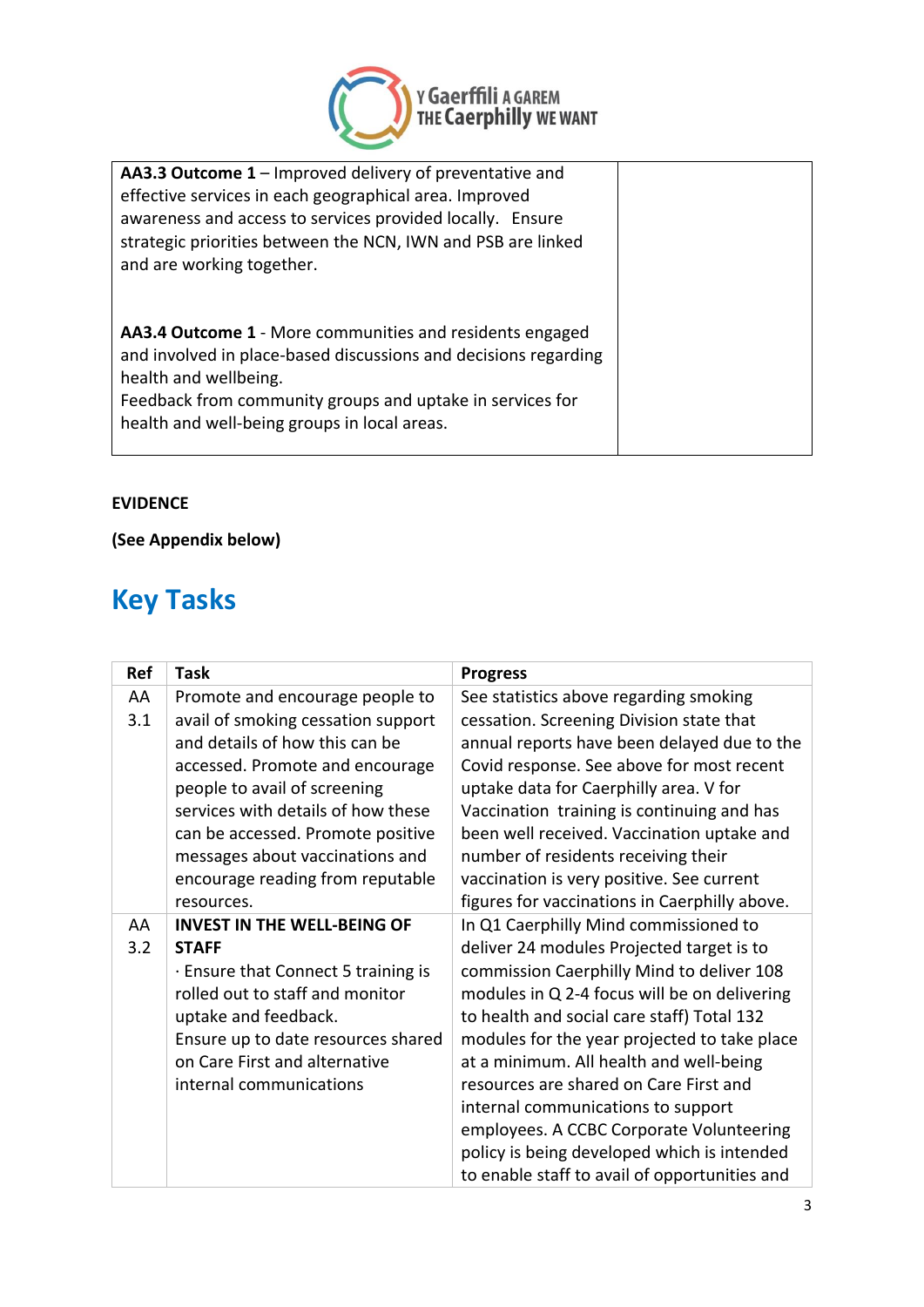

 $\overline{1}$ 

|           |                                                                                                                                                                                                                                                                                                                                                                                                                                                                                                                                                                                                                                                                                | develop new skills and confidence and invest<br>in the well-being of our staff.                                                                                                                                                                                                                                                                                                                                                                                                                                                                                                                                                                                                                                                                                                                                                                                                                                                                                                                                                                                                           |
|-----------|--------------------------------------------------------------------------------------------------------------------------------------------------------------------------------------------------------------------------------------------------------------------------------------------------------------------------------------------------------------------------------------------------------------------------------------------------------------------------------------------------------------------------------------------------------------------------------------------------------------------------------------------------------------------------------|-------------------------------------------------------------------------------------------------------------------------------------------------------------------------------------------------------------------------------------------------------------------------------------------------------------------------------------------------------------------------------------------------------------------------------------------------------------------------------------------------------------------------------------------------------------------------------------------------------------------------------------------------------------------------------------------------------------------------------------------------------------------------------------------------------------------------------------------------------------------------------------------------------------------------------------------------------------------------------------------------------------------------------------------------------------------------------------------|
| AA3.<br>3 | Provide an integrated system of<br>health, social care and well-being<br>closer to home through the<br>Neighbourhood Care<br>Network Ensure synergies between<br>the strategic priorities of the PSB,<br>the three Neighbourhood Care<br>Networks (NCN) and the Integrated<br>Wellbeing Networks: encourage<br>opportunities and promote<br>delivery through: Green and<br>community-based creative<br>wellbeing initiatives, including<br>appropriate social and more<br>formalised 'prescribing' routes<br>Ensure synergy with other PSB<br>workstreams especially: Caerphilly<br>cares Preventing vulnerability/<br>inequality Town centre recovery                         | Groundwork Wales are offering 10 spaces to<br>residents to join a 6-week structured well-<br>being programme with a specialist health<br>coach. The session lasts up to 1.5 hours<br>including a walking activity and time for<br>support and a chat with the health coach.<br>IWN are developing Green Prescribing as a<br>model - surgeries are now signed up for this<br>project and a pilot will be delivered next<br>month and into the summer. There is<br>contact with other PSB workstreams and<br>partners attend meetings in other PSB areas<br>to discuss working collaboratively and<br>shared priorities.                                                                                                                                                                                                                                                                                                                                                                                                                                                                    |
| AA<br>3.4 | Create a supportive environment<br>that enables communities and<br>residents to manage their health<br>and wellbeing, appropriately in<br>partnership with services. Develop<br>place-based approaches to enable<br>community wellbeing and<br>empower residents to access<br>support services and get involved<br>in funding opportunities. Ensure<br>promotion and awareness of local<br>services in the following areas:<br>Reducing loneliness through 'Ffrind<br>i mi 'Mental health services to<br>residents in partnership with<br>Caerphilly MIND and MELO<br>Promotion of support for digital<br>exclusion Support the roll out of<br>Iris in partnership with Llamau | Monthly Wellbeing Friends Coffee Mornings<br>have been running since January 2021. On<br>average, there are between 10/12<br>attendees. Each coffee morning has an<br>initial Covid regulations update, 1 to 2<br>speakers and a section for people to ask for<br>support, or to tell the group of ongoing or<br>new work. Talks have consisted of;<br>Dementia Friends Summary talk<br>Reminiscence Session, Alzheimers Society -<br>Herbert Protocol, British Liver Trust, Victim<br>Support, Caerphilly Arts and Cwtch Festival<br>Information, Smart Money Cymru - Financial<br>Wellbeing Small Woodlands Trust Feedback<br>from community groups and uptake in<br>services for health and well-being groups in<br>local areas. Place based collectives held in<br>focus areas: Bargoed, Rhymney, New<br>Tredegar and Rhymney held bimonthly.<br>Monthly well-being coffee mornings taking<br>place with agency partners. V for Vaccination<br>training has been delivered across Caerphilly<br>to respond to vaccination hesitancy and<br>promote reputable resources for additional |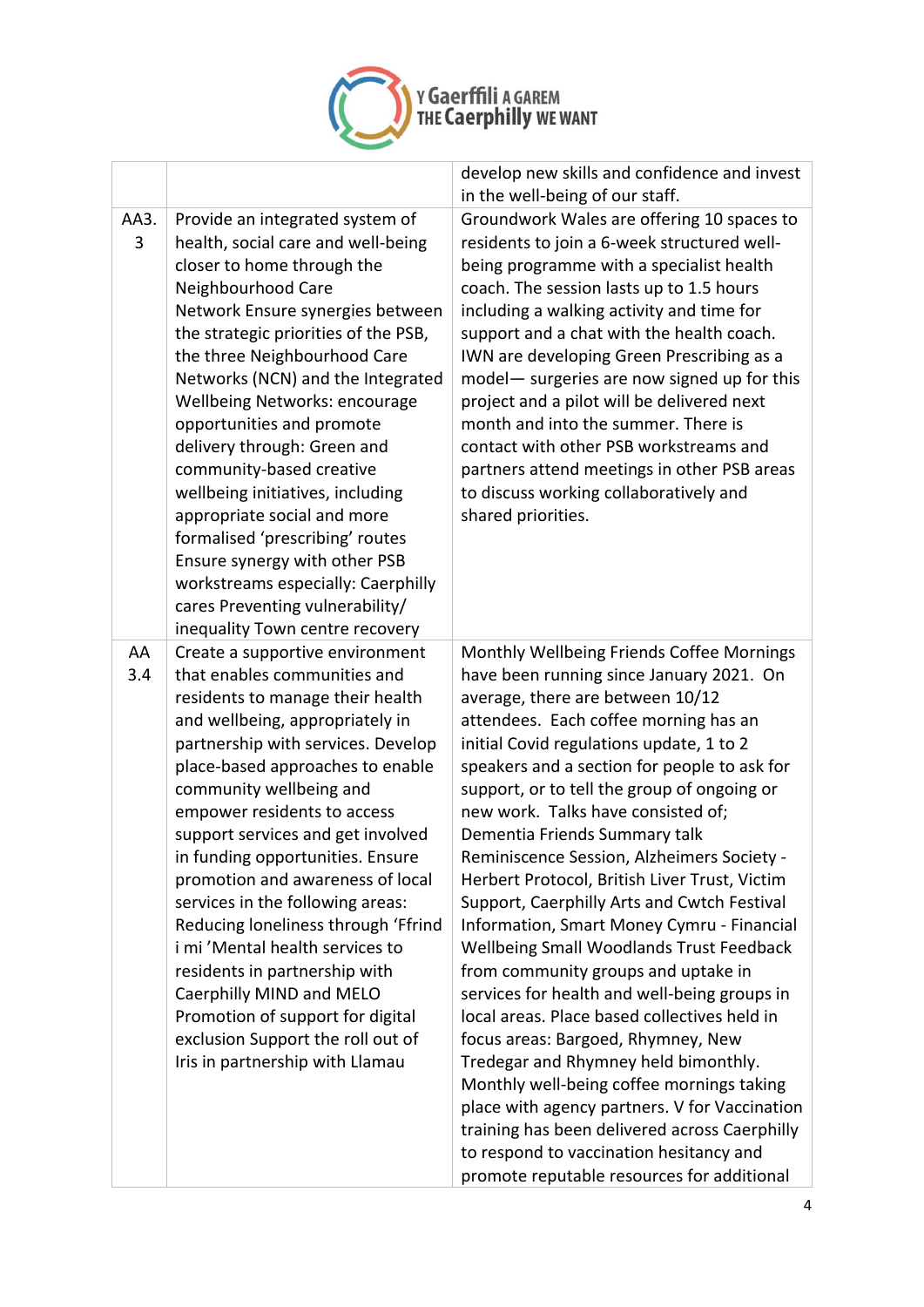

| information Ffrind I mi is ongoing-no new<br>updates currently. See above for up-to-date<br>statistics regarding mental health services<br>being delivered to residents by MIND. Work<br>has been supported around digital exclusion<br>in Risca and there are plans to move it to<br>other areas. IRIS is being rolled out across GP<br>practices in Caerphilly borough. |
|---------------------------------------------------------------------------------------------------------------------------------------------------------------------------------------------------------------------------------------------------------------------------------------------------------------------------------------------------------------------------|
|                                                                                                                                                                                                                                                                                                                                                                           |
|                                                                                                                                                                                                                                                                                                                                                                           |

## **Conclusion**

This review has taken place at a halfway point of delivery and during the COVID-19 pandemic. The transformation of health and wellbeing services which consists of integrated and whole systems approach is continuing. The impact of the COVID-19 pandemic is an increased demand on health services and possible longer-term health implications as many health services have been on hold or working with reduced provision.

Additionally, demand for healthcare is growing because of many factors such as an ageing population, patients living longer and with more complex needs which intensifies the challenges faced by the NHS, social care providers, local authority and our third sector partners.

The actions within this delivery plan have been reviewed and updated to reflect PSB partnership working within the Covid-19 pandemic.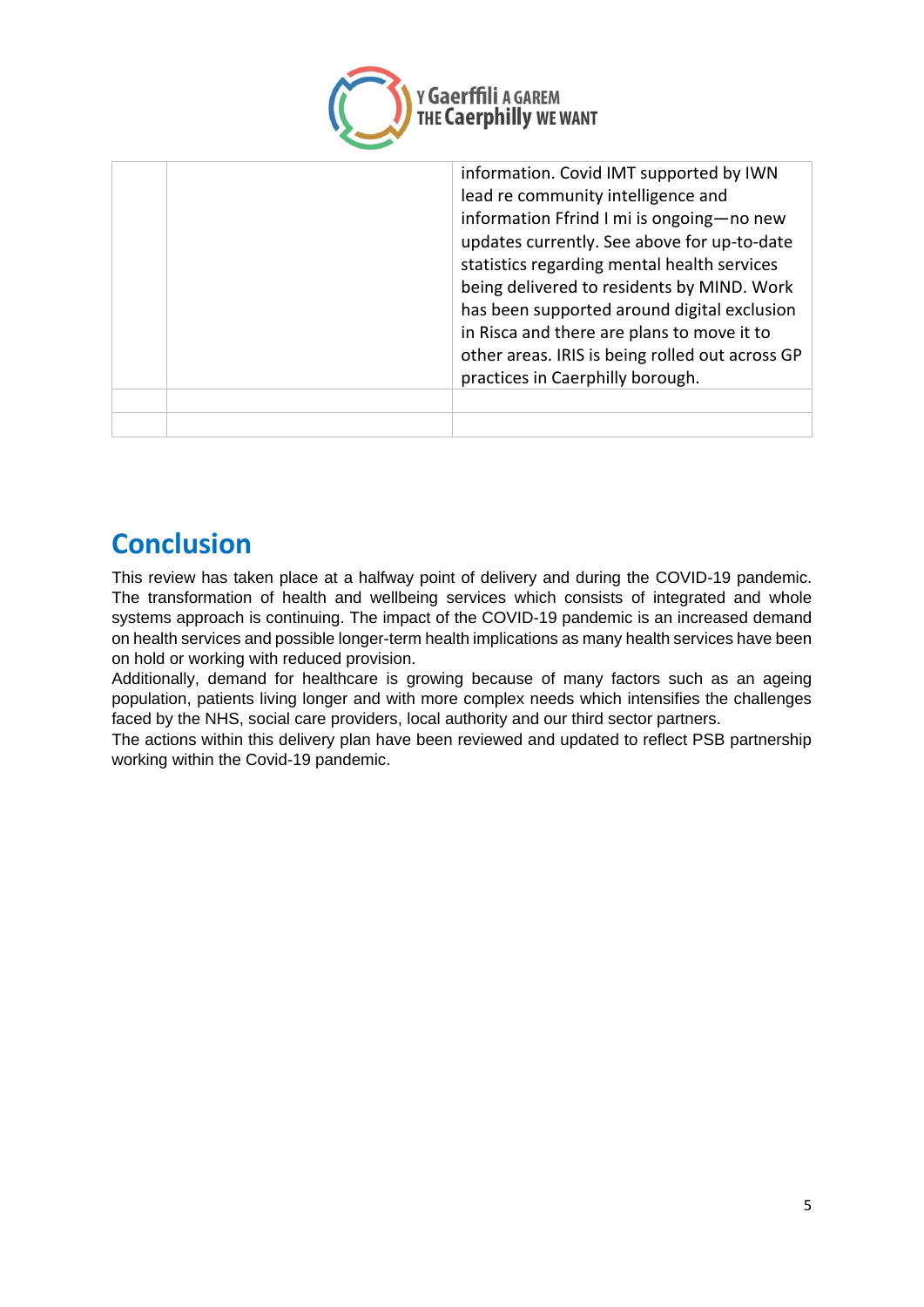

### **Appendix**

### **Smoking prevalence** reduced to 16% by 2020.

The national target hasn't changed and will remain as stated until the new tobacco plan for Wales is produced.

*Table 1: Smoking Cessation Services outcomes, 1 April to 31 December 2020 (no Q4 figures available)*

| Period       | Number of<br><b>Treated Smokers</b> | Number of<br><b>Treated Smokers</b><br>self-reported as<br>quit | % of Treated<br>Smokers self-<br>reported as quit | % of the adult<br>smoking<br>population<br><b>Treated (based on</b><br>self-reported<br>data) |
|--------------|-------------------------------------|-----------------------------------------------------------------|---------------------------------------------------|-----------------------------------------------------------------------------------------------|
| Q1 2020-21   | 781                                 | 399                                                             | 51%                                               | 0.9%                                                                                          |
| Q2 2020-21   | 541                                 | 379                                                             | 70%                                               | 0.6%                                                                                          |
| Q3 2020-21   | 570                                 | 356                                                             | 62%                                               | 0.6%                                                                                          |
| <b>Total</b> | 1892                                | 1134                                                            | 60%                                               | 2.1%                                                                                          |

### **Non-Covid-19 Vaccinations**

There should be a 95% uptake in childhood vaccinations, an uptake in flu immunisations as follows - 75% in 65-year-olds and over and 55% in at risk groups aged 6 months to 64 years.

There should be uptakes in flu immunisations as follows – 75% in 65-year-olds and over and 55% in at risk groups aged 6 months to 64 years.

The following are the latest figures for Caerphilly Borough.

Children age 2-3 yrs.— Uptake 61.2%

Clinical Risk 6 months—64 yrs. Uptake 53.4%

65yrs and older—77.5%

### **COVID-19 vaccination in CCBC area (up to 16/05/2021)**

```
Age 80 years and over: 96.2\% (1<sup>st</sup> dose) 92.4% (2<sup>nd</sup> dose)
Age 75-79: 97.1% (1<sup>st</sup> dose) 93.5% (2<sup>nd</sup> dose)
Age 70-74: 97.1% (1<sup>st</sup> dose) 93.7% (2<sup>nd</sup> dose)
Age 65-69: 95.6% (1<sup>st</sup> dose) 90.1% (2<sup>nd</sup> dose)
Age 60-64: 94.8% (1<sup>st</sup> dose) 32.7% (2<sup>nd</sup> dose)
Age 55-59: 93.0% (1<sup>st</sup> dose) 27.7% (2<sup>nd</sup> dose)
```